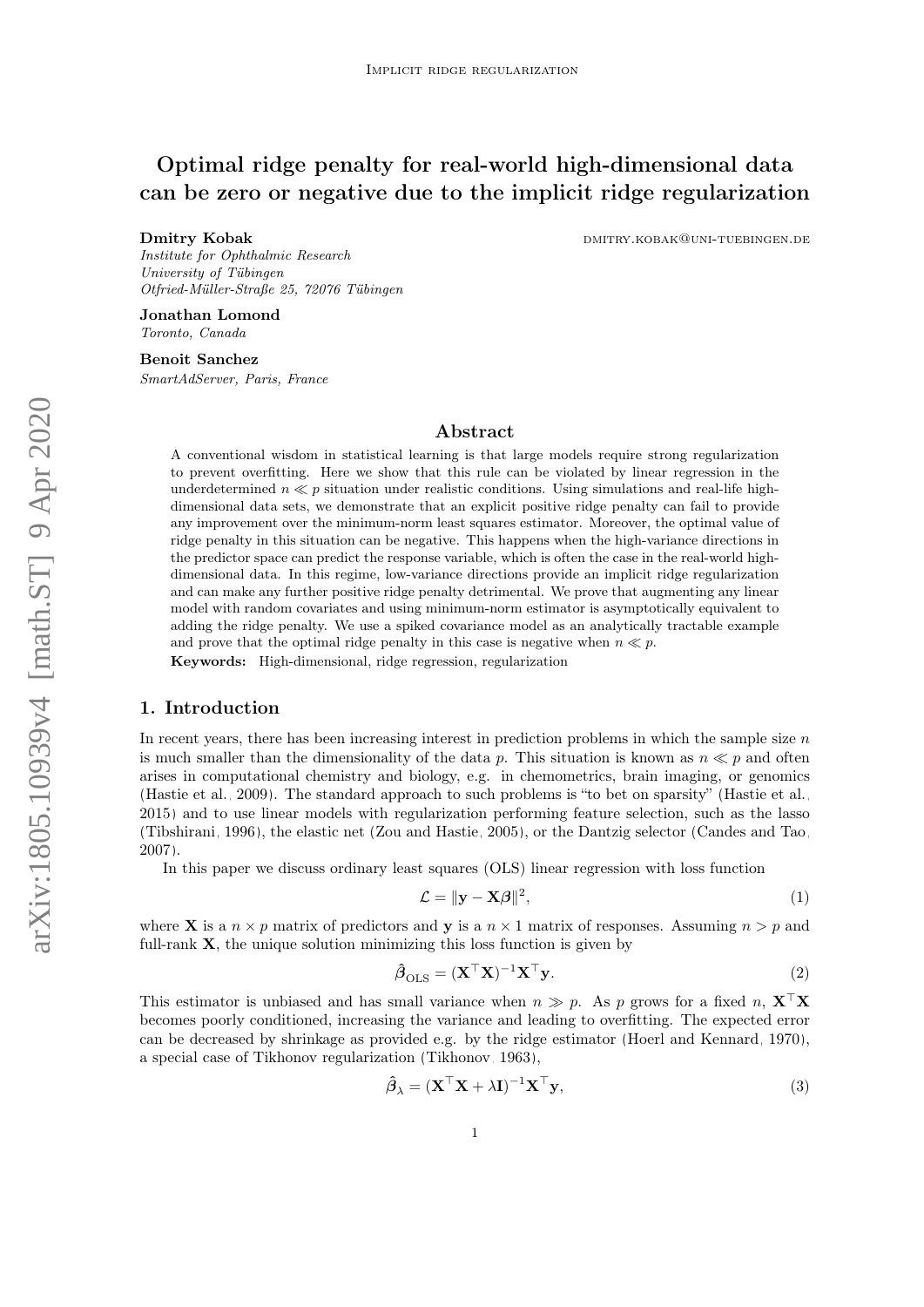which minimizes the loss function with an added  $\ell_2$  penalty

$$
\mathcal{L}_{\lambda} = \|\mathbf{y} - \mathbf{X}\boldsymbol{\beta}\|^2 + \lambda \|\boldsymbol{\beta}\|^2. \tag{4}
$$

The closer p is to n, the stronger the overfitting and the more important it is to use regularization. It seems intuitive that when  $p$  becomes larger than  $n$ , regularization becomes indispensable and small values of  $\lambda \approx 0$  would yield hopeless overfitting. A popular textbook [\(James et al., 2013\)](#page-13-3), for example, claims that "though it is possible to perfectly fit the training data in the high-dimensional setting, the resulting linear model will perform extremely poorly on an independent test set, and therefore does not constitute a useful model." Here we show that this intuition is incomplete.

Specifically, we empirically demonstrate and mathematically prove the following:

- (i) when  $n \ll p$ , the  $\lambda \to 0$  limit, corresponding to the minimum-norm OLS solution, can have good generalization performance;
- (ii) additional ridge regularization with  $\lambda > 0$  can fail to provide any further improvement;
- (iii) moreover, the optimal value of  $\lambda$  in this regime can be *negative*;
- (iv) this happens when response variable is predicted by the high-variance directions while the lowvariance directions together with the minimum-norm requirement effectively perform shrinkage and provide implicit ridge regularization.

Our results provide a simple counter-example to the common understanding that large models with little regularization do not generalize well. This has been pointed out as a puzzling property of deep neural networks [\(Zhang et al., 2017\)](#page-14-3), and has been subject to a very active ongoing research since then, performed independently from our work (the first version of this manuscript was released as a preprint in May 2018). Several groups reported that very different statistical models can display  $\setminus/\mathcal{S}$ -shaped (*double descent*) risk curves as a function of model complexity, extending the classical U-shaped risk curves and having small or even the smallest risk in the  $p \gg n$  regime [\(Advani and](#page-12-1) [Saxe, 2017;](#page-12-1) [Belkin et al., 2019a;](#page-12-2) [Spigler et al., 2019\)](#page-14-4). The same phenomenon was later demonstrated for modern deep learning architectures [\(Nakkiran et al., 2020a\)](#page-13-4). In the context of linear or kernel methods, the high-dimensional regime when the model is rich enough to fit any training data with zero loss, has been called ridgeless regression or interpolation [\(Liang and Rakhlin, 2018;](#page-13-5) [Hastie](#page-13-6) [et al., 2019\)](#page-13-6). The fact that such interpolating estimators can have low risk has been called benign overfitting [\(Bartlett et al., 2019;](#page-12-3) [Chinot and Lerasle, 2020\)](#page-13-7) or harmless interpolation [\(Muthukumar](#page-13-8) [et al., 2019\)](#page-13-8).

Our finding (i) is in line with this body of parallel literature. Findings (ii) and (iii) have not, to the best of our knowledge, been described anywhere else. Existing studies of high-dimensional ridge regression found that, under some generic assumptions, the ridge risk at some  $\lambda > 0$  always dominates the minimum-norm OLS risk [\(Dobriban and Wager, 2018;](#page-13-9) [Hastie et al., 2019\)](#page-13-6). Our results highlight that the optimal value of ridge penalty can be zero or even negative, suggesting that real-world  $n \ll p$  data sets can have very different statistical structure compared to the common theoretical models [\(Dobriban and Wager, 2018\)](#page-13-9). Finding (ii) has been observed for kernel methods [\(Liang and Rakhlin, 2018\)](#page-13-5) and for random features regression [\(Mei and Montanari, 2019\)](#page-13-10); our results demonstrate that (ii) can happen in a simpler situation of ridge regression with Gaussian features. We are not aware of any existing work reporting that the optimal ridge penalty can be *negative*, as per our finding (iii). Finally, finding (iv) is related to the results of [Bibas et al.](#page-12-4) [\(2019\)](#page-12-4) and [Bartlett](#page-12-3) [et al.](#page-12-3) [\(2019\)](#page-12-3); the connection between the minimum-norm OLS and the ridge estimators was also studied by [Dereziński et al.](#page-13-11) [\(2019\)](#page-13-11).

The code in Python can be found at <http://github.com/dkobak/high-dim-ridge>.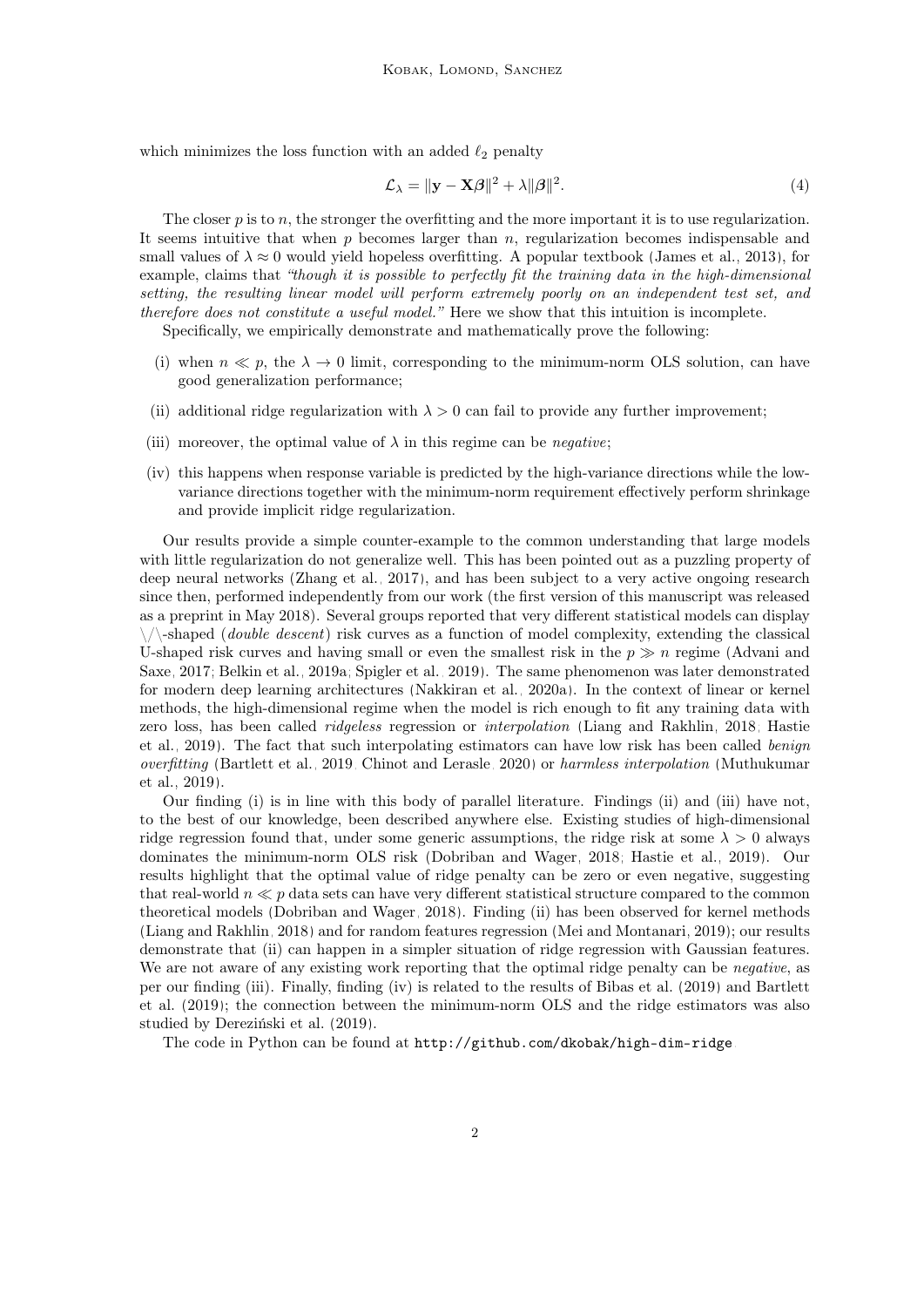<span id="page-2-0"></span>

Figure 1: Cross-validation estimate of ridge regression performance for the liver.toxicity dataset. a. Using  $p = 50$  random predictors. **b.** Using all  $p = 3116$  predictors. Lines correspond to 10 dependent variables. Dots show minimum values.

# 2. Results

## 2.1 A case study of ridge regression in high dimensions

We used the liver.toxicity dataset [\(Bushel et al., 2007\)](#page-12-5) from the R package mixOmics [\(Rohart](#page-14-5) [et al., 2017\)](#page-14-5) as a motivational example to demonstrate the phenomenon. This dataset contains microarray expression levels of  $p = 3116$  genes and 10 clinical chemistry measurements in liver tissue of  $n = 64$  rats. We centered and standardized all the variables before the analysis.

We used glmnet library [\(Friedman et al., 2010\)](#page-13-12) to predict each chemical measurement from the gene expression data using ridge regression. Glmnet performed 10-fold cross-validation (CV) for various values of regularization parameter  $\lambda$ . We ran CV separately for each of the 10 dependent variables. When we used  $p = 50$  random predictors, there was a clear minimum of mean squared error (MSE) for some  $\lambda_{\text{opt}} > 0$ , and smaller values of  $\lambda$  yielded much higher MSE, i.e. led to overfitting (Figure [1a](#page-2-0)). This is in agreement with [Hoerl and Kennard](#page-13-2) [\(1970\)](#page-13-2) who proved that when  $n < p$ , the optimal penalty  $\lambda_{opt}$  is always larger than zero. The CV curves had a similar shape when  $p \gtrsim n$ , e.g.  $p = 75$ .

However, when we used all  $p \gg n$  predictors, the curves changed dramatically (Figure [1b](#page-2-0)). For five dependent variables out of ten, the lowest MSE corresponded to the smallest value of  $\lambda$  that we tried. Four other dependent variables had a minimum in the middle of the  $\lambda$  range, but the limiting MSE value at  $\lambda \to 0$  was close to the minimal one. This is counter-intuitive: despite having more predictors than samples, tiny values of  $\lambda \approx 0$  provide optimal or near-optimal estimator.

We observed the same effect in various other genomics datasets with  $n \ll p$  [\(Kobak et al., 2018\)](#page-13-13). We believe it is a general phenomenon and not a peculiarity of this particular dataset.

## 2.2 Minimum-norm OLS estimator

When  $n < p$ , the limiting value of the ridge estimator at  $\lambda \to 0$  is the minimum-norm OLS estimator. It can be shown using a thin singular value decomposition (SVD) of the predictor matrix  $X = USV<sup>+</sup>$ (with S square and all its diagonal values non-zero):

$$
\hat{\boldsymbol{\beta}}_0 = \lim_{\lambda \to 0} \hat{\boldsymbol{\beta}}_{\lambda} = \lim_{\lambda \to 0} (\mathbf{X}^\top \mathbf{X} + \lambda \mathbf{I})^{-1} \mathbf{X}^\top \mathbf{y} = \lim_{\lambda \to 0} \mathbf{V} \frac{\mathbf{S}}{\mathbf{S}^2 + \lambda} \mathbf{U}^\top \mathbf{y} = \mathbf{V} \mathbf{S}^{-1} \mathbf{U}^\top \mathbf{y} = \mathbf{X}^+ \mathbf{y}, \quad (5)
$$

where  $X^+ = X^{\top} (XX^{\top})^{-1}$  denotes pseudo-inverse of X and operations on the diagonal matrix S are assumed to be element-wise and applied only to the diagonal.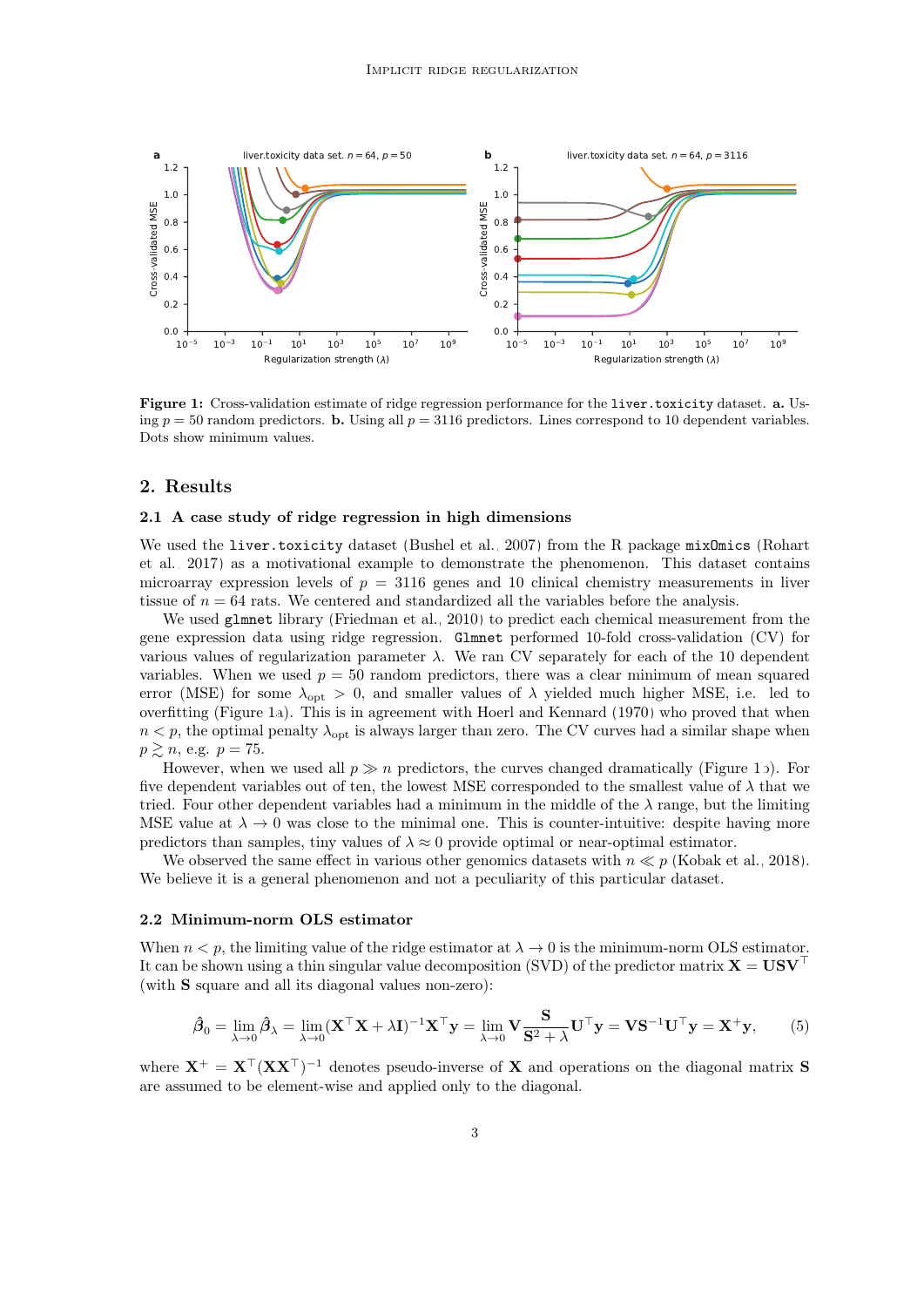The estimator  $\hat{\beta}_0$  gives one possible solution to the OLS problem and, as any other solution, it provides a perfect fit on the training set:

$$
\|\mathbf{y} - \mathbf{X}\hat{\boldsymbol{\beta}}_0\|^2 = \|\mathbf{y} - \mathbf{X}\mathbf{X}^+\mathbf{y}\|^2 = \|\mathbf{y} - \mathbf{y}\|^2 = 0.
$$
 (6)

The  $\hat{\beta}_0$  solution is the one with minimum  $\ell_2$  norm:

$$
\hat{\boldsymbol{\beta}}_0 = \arg\min\left\{ \|\boldsymbol{\beta}\|^2 \mid \|\mathbf{y} - \mathbf{X}\boldsymbol{\beta}\|^2 = 0 \right\}.
$$
 (7)

Indeed, any other solution can be written as a sum of  $\hat{\beta}_0$  and a vector from the  $(p-n)$ -dimensional subspace orthogonal to the column space of V. Any such vector yields a valid OLS solution but increases its norm compared to  $\hat{\beta}_0$  alone.

This allows us to rephrase the observations made in the previous section as follows: when  $n \ll p$ , the minimum-norm OLS estimator can be better than any ridge estimator with  $\lambda > 0$ .

#### <span id="page-3-0"></span>2.3 Simulation using spiked covariance model

We qualitatively replicated this empirically observed phenomenon with a simple model where all  $p$  predictors are positively correlated to each other and all have the same effect on the response variable.

Let  $\mathbf{x} \sim \mathcal{N}(0, \Sigma)$  be a p-dimensional vector of predictors with covariance matrix  $\Sigma$  having all diagonal values equal to  $1 + \rho$  and all non-diagonal values equal to  $\rho$ . This is known as spiked *covariance model:*  $\Sigma = I + \rho I I^{\top}$  deviates from the spherical covariance I only in one dimension. Let the response variable be  $y = \mathbf{x}^\top \boldsymbol{\beta} + \varepsilon$ , where  $\varepsilon \sim \mathcal{N}(0, \sigma^2)$  and  $\boldsymbol{\beta} = (b, b \dots b)^\top$  has all identical elements. We select  $b = \sigma \sqrt{\alpha/(p+p^2\rho)}$  in order to achieve signal-to-noise ratio  $\text{Var}[\mathbf{x}^\top \boldsymbol{\beta}]/\text{Var}[\varepsilon] =$  $\text{Var}[\mathbf{x}^\top \boldsymbol{\beta}] = \alpha$ . In all simulations we fix  $\sigma^2 = 1$ ,  $\rho = 0.1$  and  $\alpha = 10$ .

Using this model with different values of p, we generated many  $(N_{\text{rep}} = 100)$  training sets  $(X, y)$ with  $n = 64$  each, as in the liver.toxicity dataset analyzed above. Using each training set, we computed  $\hat{\beta}_{\lambda} = \mathbf{V} \frac{\mathbf{S}}{\mathbf{S}^2 + \lambda} \mathbf{U}^{\top} \mathbf{y}$  for various values of  $\lambda$  and then found MSE (risk) of  $\hat{\beta}_{\lambda}$  using the formula

$$
R(\hat{\boldsymbol{\beta}}_{\lambda}) = \mathbb{E}_{\mathbf{x},\varepsilon} \left[ \left( (\mathbf{x}^{\top} \boldsymbol{\beta} + \varepsilon) - \mathbf{x}^{\top} \hat{\boldsymbol{\beta}}_{\lambda} \right)^2 \right] = (\hat{\boldsymbol{\beta}}_{\lambda} - \boldsymbol{\beta})^{\top} \Sigma (\hat{\boldsymbol{\beta}}_{\lambda} - \boldsymbol{\beta}) + \sigma^2.
$$
 (8)

We normalized the MSE by  $Var[y] = \beta^T \Sigma \beta + \sigma^2 = (\alpha + 1)\sigma^2$ . Then we averaged normalized MSEs across  $N_{\text{rep}}$  training sets to get an estimate of the expected normalized MSE. The results for  $p \in \{50, 75, 150, 1000\}$  (Figure [2a](#page-4-0)–d) match well to what we previously observed in real data (Figure [1\)](#page-2-0): when  $n > p$  or  $n \leq p$ , the MSE had a clear minimum for some positive value of  $\lambda$ . But when  $n \ll p$ , the minimum MSE was achieved by the  $\lambda = 0$  minimum-norm OLS estimator.

Figure [2e](#page-4-0) shows the expected normalized MSE of the OLS and the minimum-norm OLS estimators for  $p \in [10, 1000]$ . The true signal-to-noise ratio was always  $\alpha = 10$ , so the best attainable normalized MSE was always  $1/(10 + 1) \approx 0.09$ . With  $p = 10$ , OLS yielded a near-optimal performance. As p increased, OLS began to overfit and each additional predictor increased the MSE. Near  $p \approx n = 64$  the expected MSE became very large, but as p increased even further, the MSE of the minimum-norm OLS quickly decreased again.

The risk of the optimal ridge estimator was close to the oracle risk for all dimensionalities (Figure [2e](#page-4-0), dashed line), and did not show any divergence at  $p = n$ . However, as  $p > n$  grew, the gain compared to the minimum-norm OLS estimator became smaller and smaller and in the  $p \gg n$ regime eventually disappeared. Moreover, for sufficiently large values of  $p$ , the optimal regularization value  $\lambda_{\text{opt}}$  became negative (Figure [2f](#page-4-0)). We found it to be the case for  $p \gtrsim 600$ . In sufficiently large dimensionalities, the expected risk as a function of  $\lambda$  had a minimum not at zero (Figure [2d](#page-4-0)), but at some negative value of  $\lambda$  (Figure [2g](#page-4-0)). For  $p = 1000$ , the lowest risk was achieved at  $\lambda_{\text{opt}} = -150$ (Figure [2g](#page-4-0)).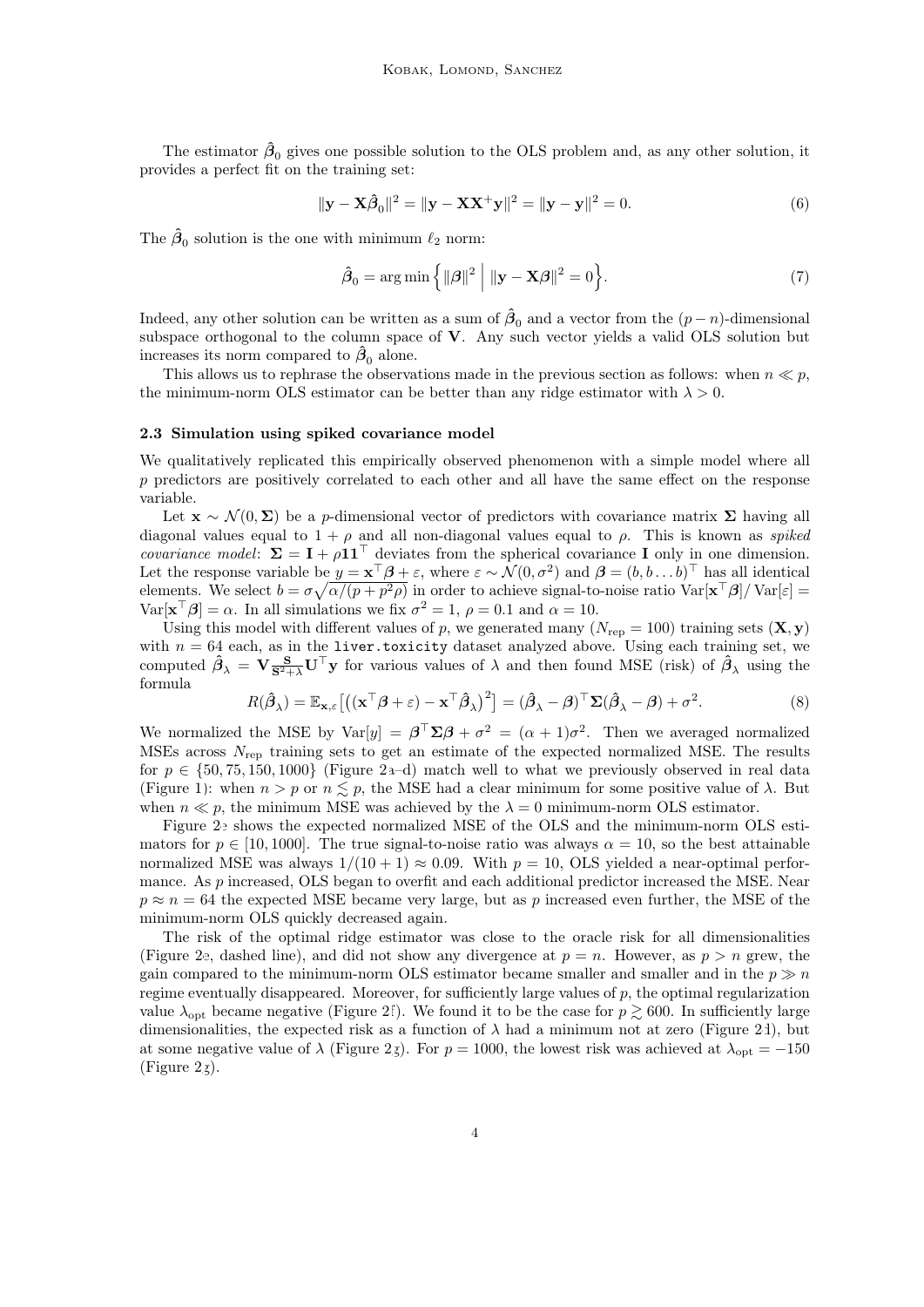<span id="page-4-0"></span>

Figure 2: a–d. Expected normalized MSE of ridge estimators using a model with correlated predictors. On all subplots  $n = 64$ . Subplots correspond to the number of predictors p taking values 50, 75, 150, and 1000. Dots mark the points with minimum risk. e. Expected normalized MSE of OLS (for  $n < p$ ) and minimum-norm OLS (for  $p > n$ ) estimators using the same model with  $p \in [10, 1000]$ . Dots mark the dimensionalities corresponding to subplots (a–d). Dashed line: the expected normalized MSE of the optimal ridge estimator. f. The values of  $\lambda$  minimizing the expected risk. For  $p \ge 600$ , the optimal value of ridge penalty was negative:  $\lambda_{\rm opt}$  < 0. f. Expected normalized MSE of ridge estimators for  $p = 1000$  including negative values of  $\lambda$ . The minimum was attained at  $\lambda_{\text{opt}} = -150$ .

To investigate this further, we found the optimal regularization value  $\lambda_{\text{opt}}$  for different sample sizes  $n \in [10, 100]$  and different dimensionalities  $p \in [20, 1000]$  (Figure [3\)](#page-5-0). For the spherical covariance matrix ( $\rho = 0$ ),  $\lambda_{opt}$  did not depend on the sample sizes and grew linearly with dimensionality (Figure [3a](#page-5-0)), in agreement with the analytical formula  $\lambda_{\rm opt} = p\sigma^2/\|\beta\|^2 = p/\alpha$  [\(Nakkiran et al.,](#page-13-14) [2020b\)](#page-13-14). But in our model with  $\rho = 0.1$ , the optimal value  $\lambda_{opt}$  in sufficiently high dimensionality was negative for any sample size. The smallest dimensionality necessary for this to happen grew with the sample size (Figure [3b](#page-5-0)).

This result might appear to contradict the literature; for example, [Dobriban and Wager](#page-13-9) [\(2018\)](#page-13-9) and later [Hastie et al.](#page-13-6) [\(2019\)](#page-13-6) studied high-dimensional asymptotics of ridge regression performance for  $p, n \to \infty$  while  $p/n = \gamma$  and proved, among other things, that the optimal  $\lambda$  is always positive. Their results hold for an arbitrary covariance matrix  $\Sigma$  when the elements of  $\beta$  are random with mean zero. The key property of our simulation is that  $\beta$  is not random and does not point in a random direction; instead, it is aligned with the first principal component (PC1) of  $\Sigma$ .

While such a perfect alignment can never hold exactly in real-world data, it is plausible that  $\beta$  often points in a direction of sufficiently high predictor variance. Indeed, principal component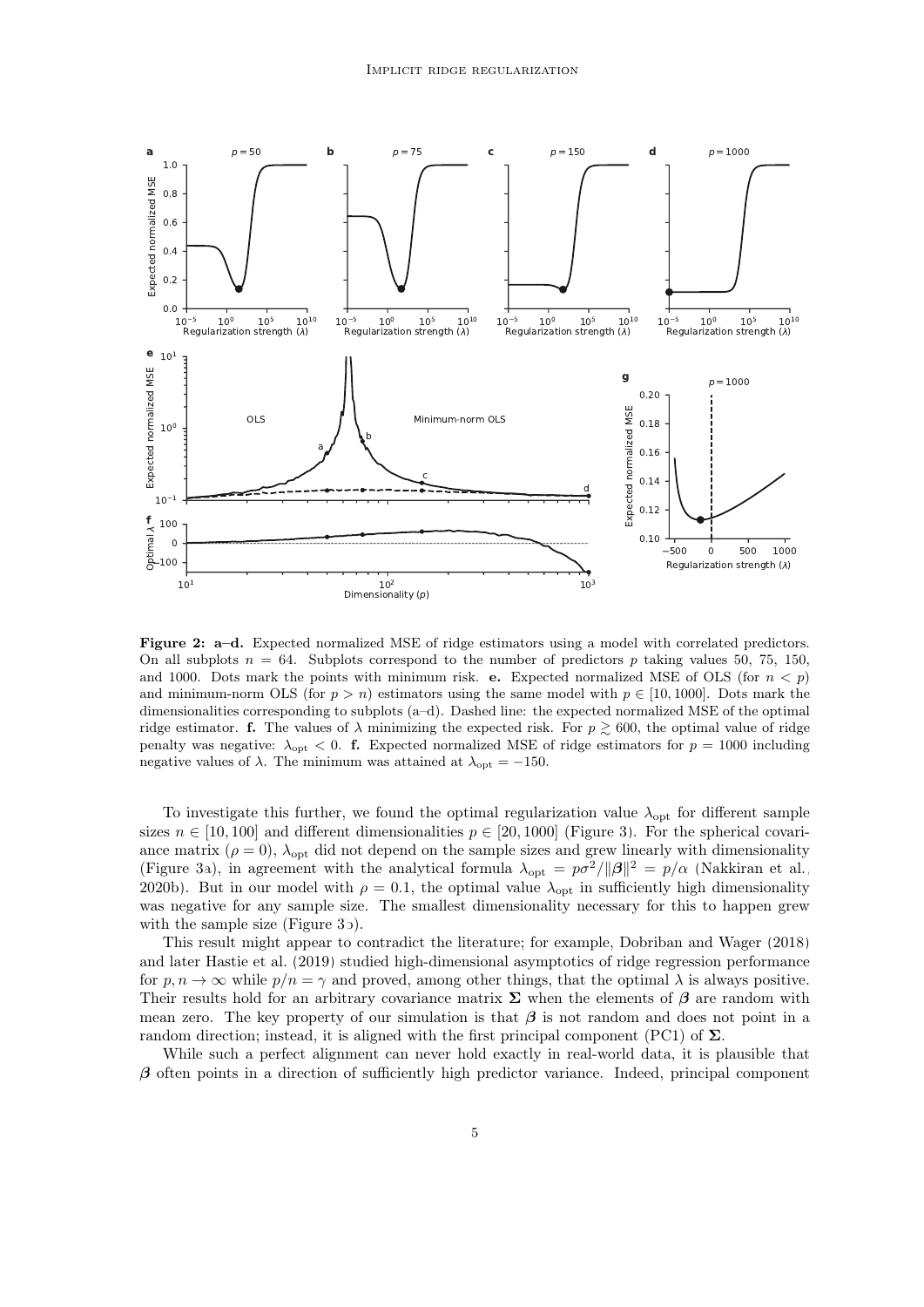<span id="page-5-0"></span>

Figure 3: a. The optimal regularization parameter  $\lambda_{\text{opt}}$  as a function of sample size  $(n)$  and dimensionality (p) in the model with uncorrelated predictors ( $\rho = 0$ ). In this case  $\lambda_{\text{opt}} = p\sigma^2/||\beta|| = p/\alpha$ . Black line corresponds to  $n = p$ . **b.** The optimal regularization parameter  $\lambda_{\text{opt}}$  in the model with correlated predictors  $(\rho = 0.1).$ 

regression (PCR) that discards all low-variance PCs and only uses high-variance PCs for prediction is known to work well for many real-world  $n \ll p$  data sets [\(Hastie et al., 2009\)](#page-13-0). In the next section we show that the low-variance PCs can provide an implicit ridge regularization.

#### 2.4 Implicit ridge regularization provided by random low-variance predictors

Here we prove that augmenting a model with randomly generated low-variance predictors is is asymptotically equivalent to the ridge shrinkage.

**Theorem 1** Let  $\hat{\boldsymbol{\beta}}_{\lambda}$  be a ridge estimator of  $\boldsymbol{\beta} \in \mathbb{R}^p$  in a linear model  $y = \mathbf{x}^{\top} \boldsymbol{\beta} + \varepsilon$ , given some training data  $(X, y)$  and some value of  $\lambda$ . We construct a new estimator  $\hat{\beta}_q$  by augmenting X with q columns  $X_q$  with i.i.d. elements, randomly generated with mean 0 and variance  $\lambda/q$ , fitting the model with minimum-norm OLS, and taking only the first p elements. Then

$$
\hat{\pmb\beta}_q \xrightarrow[q\to\infty]{\rm a.s.} \hat{\pmb\beta}_\lambda.
$$

In addition, for any given  $\mathbf{x}$ , let  $\hat{y}_\lambda = \mathbf{x}^\top \hat{\boldsymbol{\beta}}_\lambda$  be the response predicted by the ridge estimator, and  $\hat{y}_{\text{augm}}$  be the response predicted by the augmented model including the additional q parameters using x extended with q random elements (as above). Then:

$$
\hat{y}_{\text{augm}} \xrightarrow[q \to \infty]{a.s.} \hat{y}_{\lambda}.
$$

**Proof** Let us write  $X_{\text{augm}} = \begin{bmatrix} X & X_q \end{bmatrix}$ . The minimum-norm OLS estimator can be written as

$$
\hat{\boldsymbol{\beta}}_{\text{augm}} = \mathbf{X}_{\text{augm}}^{+} \mathbf{y} = \mathbf{X}_{\text{augm}}^{T} (\mathbf{X}_{\text{augm}} \mathbf{X}_{\text{augm}}^{T})^{-1} \mathbf{y}.
$$
\n(9)

By the strong law of large numbers,

$$
\mathbf{X}_{\text{augm}} \mathbf{X}_{\text{augm}}^{\top} = \mathbf{X} \mathbf{X}^{\top} + \mathbf{X}_q \mathbf{X}_q^{\top} \to \mathbf{X} \mathbf{X}^{\top} + \lambda \mathbf{I}_n.
$$
 (10)

The first p components of  $\hat{\beta}_{\text{augm}}$  are

$$
\hat{\boldsymbol{\beta}}_q = \mathbf{X}^\top (\mathbf{X}_{\text{augm}} \mathbf{X}_{\text{augm}}^\top)^{-1} \mathbf{y} \to \mathbf{X}^\top (\mathbf{X} \mathbf{X}^\top + \lambda \mathbf{I}_n)^{-1} \mathbf{y}.
$$
\n(11)

Note that  $(\mathbf{X}^\top \mathbf{X} + \lambda \mathbf{I}_p) \mathbf{X}^\top = \mathbf{X}^\top (\mathbf{X} \mathbf{X}^\top + \lambda \mathbf{I}_n)$ . Multiplying this equality by  $(\mathbf{X}^\top \mathbf{X} + \lambda \mathbf{I}_p)^{-1}$  on the left and  $(XX^{\top} + \lambda I_n)^{-1}$  on the right, we obtain the following standard identity:

$$
\mathbf{X}^{\top}(\mathbf{X}\mathbf{X}^{\top} + \lambda \mathbf{I}_n)^{-1} = (\mathbf{X}^{\top}\mathbf{X} + \lambda \mathbf{I}_p)^{-1}\mathbf{X}^{\top}.
$$
 (12)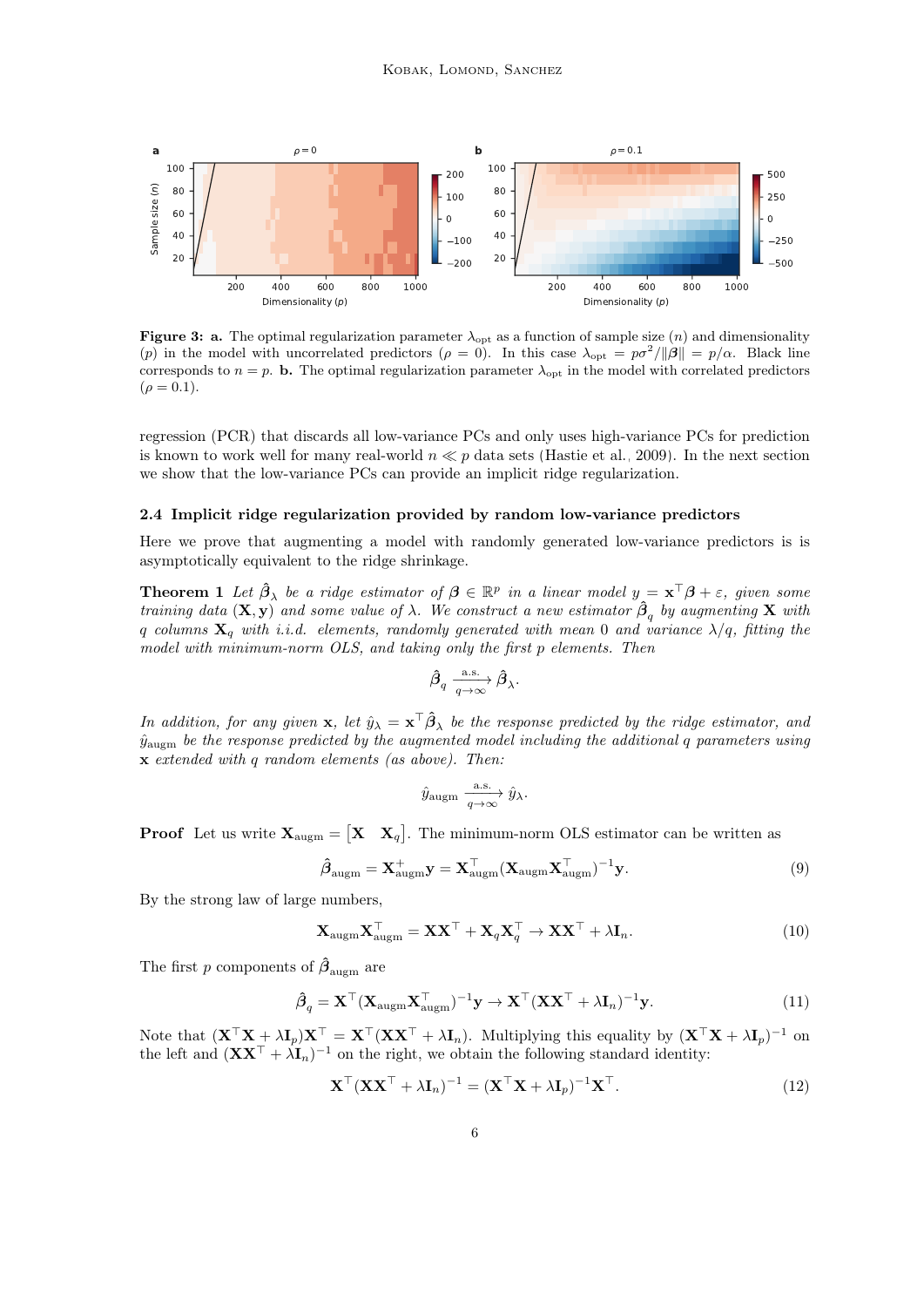Finally:

$$
\hat{\boldsymbol{\beta}}_q \to (\mathbf{X}^\top \mathbf{X} + \lambda \mathbf{I}_p)^{-1} \mathbf{X}^\top \mathbf{y} = \hat{\boldsymbol{\beta}}_\lambda.
$$
\n(13)

To prove the second statement of the Theorem, let us write  $\mathbf{x}_{\text{augm}} = \begin{bmatrix} \mathbf{x} \\ \mathbf{x} \end{bmatrix}$  $\mathbf{x}_q$  . The predicted value using the augmented model is:

$$
\hat{y}_{\text{augm}} = \mathbf{x}_{\text{augm}}^{\top} \hat{\boldsymbol{\beta}}_{\text{augm}} = \mathbf{x}_{\text{augm}}^{\top} \mathbf{X}_{\text{augm}}^{\top} (\mathbf{X}_{\text{augm}} \mathbf{X}_{\text{augm}}^{\top})^{-1} \mathbf{y}
$$
(14)

$$
= \begin{bmatrix} \mathbf{x} \\ \mathbf{x}_q \end{bmatrix}^\top \begin{bmatrix} \mathbf{X} & \mathbf{X}_q \end{bmatrix}^\top (\mathbf{X} \mathbf{X}^\top + \mathbf{X}_q \mathbf{X}_q^\top)^{-1} \mathbf{y}
$$
(15)

$$
= \mathbf{x}^\top \mathbf{X}^\top (\mathbf{X} \mathbf{X}^\top + \mathbf{X}_q \mathbf{X}_q^\top)^{-1} \mathbf{y} + \mathbf{x}_q^\top \mathbf{X}_q^\top (\mathbf{X} \mathbf{X}^\top + \mathbf{X}_q \mathbf{X}_q^\top)^{-1} \mathbf{y}
$$
(16)

$$
\rightarrow \mathbf{x}^{\top} \hat{\boldsymbol{\beta}}_{\lambda} + \mathbf{0}_{1 \times n} (\mathbf{X} \mathbf{X}^{\top} + \lambda \mathbf{I}_{n})^{-1} \mathbf{y}
$$
(17)

$$
= \mathbf{x}^{\top} \hat{\boldsymbol{\beta}}_{\lambda} = \hat{y}_{\lambda}.
$$
 (18)

П

Note that the Theorem requires the random predictors to be independent from each other, but does not require them to be independent from the existing predictors or from the response variable.

From the first statement of the Theorem it follows that the expected MSE of the truncated estimator  $\hat{\beta}_q$  converges to the expected MSE of the ridge estimator  $\hat{\beta}_\lambda$ . From the second statement it follows that the expected MSE of the augmented estimator on the augmented data also converges to the expected MSE of the ridge estimator.

We extended the simulation from Section [2.3](#page-3-0) to confirm this experimentally. We considered the same toy model as above with  $n = 64$  and  $p = 50$ . Figure [4a](#page-7-0) (identical to Figure [2a](#page-4-0)) shows the expected MSE of ridge estimators for different values of  $\lambda$ . The optimal  $\lambda$  in this case happened to be  $\lambda_{\text{opt}} = 31$ . Figure [4b](#page-7-0) demonstrates that extending the model with  $q \to \infty$  random predictors with variances  $\lambda_{\text{opt}}/q$ , using the minimum-norm OLS estimator, and truncating it at p dimensions is asymptotically equivalent to the ridge estimator with  $\lambda_{opt}$ . As the total number of predictors  $p + q$ approached n, MSE of the extended model increased. When  $p + q$  became larger than n, minimumnorm shrinkage kicked in and MSE started to decrease. As q grew even further, MSE approached the limiting value. In this case,  $q \approx 200$  already got very close to the limiting performance.

As demonstrated in the proof, it is not necessary to truncate the minimum-norm estimator. The dashed line in Figure [4b](#page-7-0) shows the expected MSE of the full  $(p+q)$ -dimensional vector of regression coefficients. It converges slightly slower but to the same asymptotic value.

What if one does not know the value of  $\lambda_{\text{opt}}$  and uses random predictors with some fixed arbitrary variance to augment the model? Figure [4c](#page-7-0) shows what happens when variance is set to 1. In this case the MSE curve has a minimum at a particular  $q_{opt}$  value. This means that adding random predictors with some fixed small variance could in principle be used as an arguably bizarre but viable regularization strategy similar to ridge regression, and cross-validation could be employed to select the optimal number of random predictors.

If using random predictors as a regularization tool, one would truncate  $\hat{\beta}_{\text{augm}}$  at p dimensions (solid line in Figures [4c](#page-7-0)). The MSE values of non-truncated  $\hat{\beta}_{\text{augm}}$  (dashed line) is interesting because it corresponds to the real-life  $n \ll p$  situation such as in the liver. toxicity dataset discussed above. Our interpretation is that a small subset of high-variance PCs is actually predicting the dependent variable, while the large pool of low-variance PCs acts as an implicit regularizer.

In the simulations shown in Figure [4c](#page-7-0), the parameter  $q$  controls regularization strength and there is some optimal value  $q_{\text{opt}}$  yielding minimum expected risk. If  $q < q_{\text{opt}}$ , this regularization is too weak and some additional ridge shrinkage with  $\lambda > 0$  could be beneficial. But if  $q > q_{\text{opt}}$ , then the regularization is too strong and no additional ridge penalty can improve the expected risk. In this situation the expected MSE as a function of  $log(\lambda)$  will be monotonically increasing on the real line,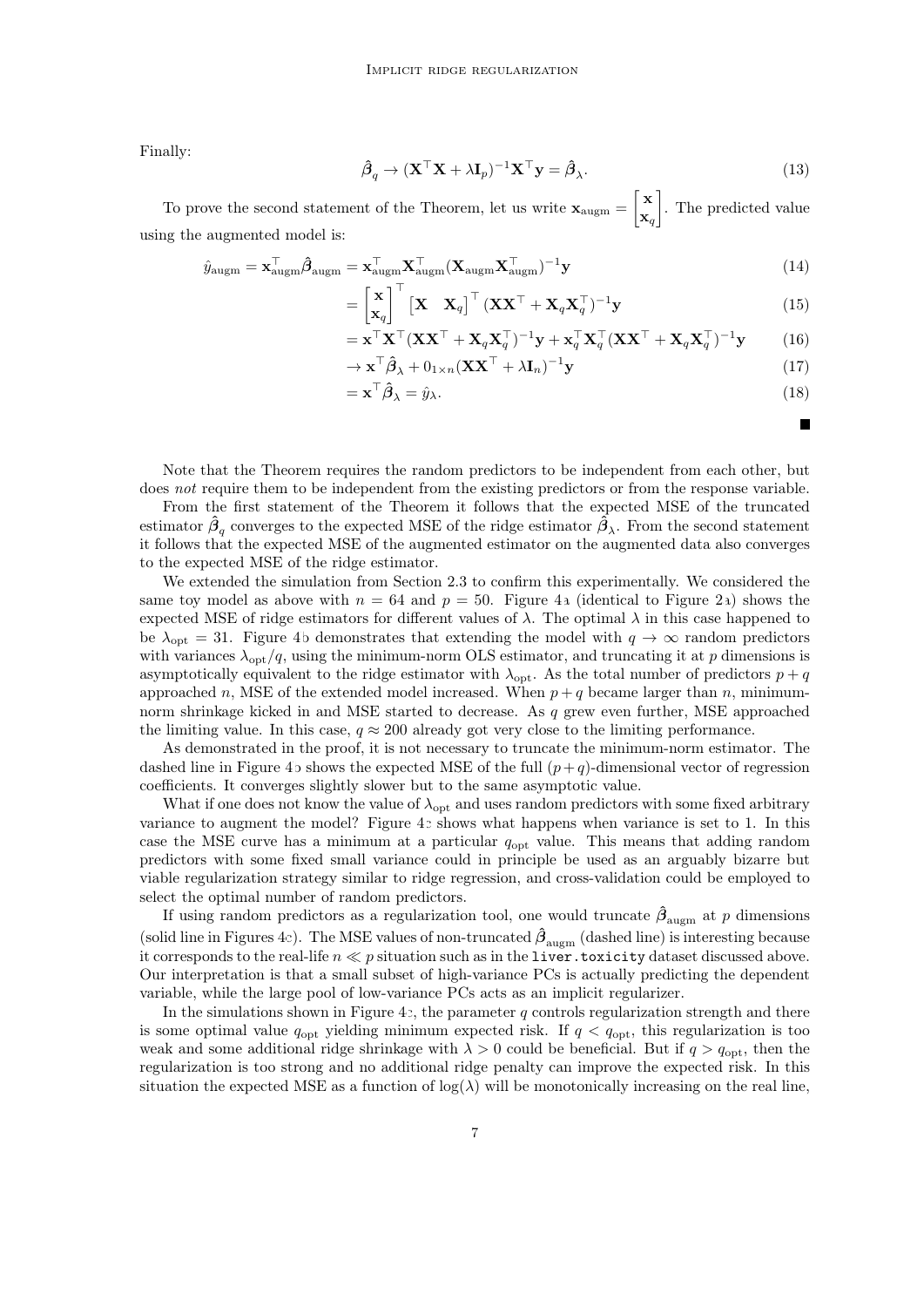<span id="page-7-0"></span>

**Figure 4: a.** Expected MSE as a function of ridge penalty in the toy model with  $p = 50$  weakly correlated predictors that are all weakly correlated with the response  $(n = 64)$ . This is the same plot as in Figure [2a](#page-4-0). The dot denotes minimal risk and the square denotes the MSE of the OLS estimator  $(\lambda = 0)$ . The horizontal line shows the optimal risk corresponding to  $\lambda_{\rm opt}$ . **b.** Augmenting the model with up to  $q = 400$  random predictors with variance  $\lambda_{\text{opt}}/q$ . Solid line corresponds to  $\tilde{\beta}_q$  (i.e.  $\tilde{\beta}_{\text{augm}}$  truncated to p predictors); dashed line corresponds to the full  $\hat{\beta}_{\text{augm}}$ . c. Augmenting the model with up to  $q = 400$  random predictors with variance equal to 1. d. The optimal ridge penalty  $\lambda_{\text{opt}}$  in the model augmented with random predictors with adaptive variance, as in panel (b). e. The optimal ridge penalty  $\lambda_{\text{opt}}$  in the model augemented with random predictors with variance 1, as in panel (c).

in agreement with what we saw in Figure [2d](#page-4-0) and Figure [1b](#page-2-0). Moreover, in this regime the expected MSE as a function of  $\lambda$  has a minimum at a negative value  $\lambda_{opt} < 0$ , as we saw in Figure [2f](#page-4-0).

We used ridge estimators on the augmented model to demonstrate this directly. Figure [4e](#page-7-0) shows the optimal ridge penalty value  $\lambda_{\rm opt}$  for each q. It crosses zero around the same value of q that yields the minimum risk with  $\lambda = 0$  (Figure [4c](#page-7-0)). For larger values of q, the optimal ridge penalty  $\lambda_{\text{opt}}$  is negative. This shows that negative  $\lambda_{\rm opt}$  is due to the over-shrinkage provided by the implicit ridge regularization arising from low-variance random predictors. It is implicit over-regularization.

#### 2.5 Mathematical analysis for the spiked covariance model

It would be interesting to derive some sufficient conditions on  $(\Sigma, \beta, \sigma^2, n, p)$  that would lead to  $\lambda_{\text{opt}} \leq 0$ . One possible approach is to compute the derivative of  $\mathbb{E}_{(\mathbf{X}, \mathbf{y})} R(\hat{\beta}_{\lambda})$  with respect to  $\lambda$  at  $\lambda \to 0^+$ . If the derivative is positive, then  $\lambda_{\text{opt}} \leq 0$ .

The derivative of the risk can be computed as follows:

$$
\frac{\partial}{\partial \lambda} R(\hat{\boldsymbol{\beta}}_{\lambda}) = \frac{\partial}{\partial \lambda} (\hat{\boldsymbol{\beta}}_{\lambda} - \boldsymbol{\beta})^{\top} \Sigma (\hat{\boldsymbol{\beta}}_{\lambda} - \boldsymbol{\beta}) = 2(\hat{\boldsymbol{\beta}}_{\lambda} - \boldsymbol{\beta})^{\top} \Sigma \frac{\partial \hat{\boldsymbol{\beta}}_{\lambda}}{\partial \lambda}.
$$
 (19)

Using the standard identity  $d\mathbf{A}^{-1} = -\mathbf{A}^{-1}(d\mathbf{A})\mathbf{A}^{-1}$ , we get that

$$
\frac{\partial \hat{\boldsymbol{\beta}}_{\lambda}}{\partial \lambda} = -(\mathbf{X}^{\top} \mathbf{X} + \lambda \mathbf{I})^{-2} \mathbf{X}^{\top} \mathbf{y}.
$$
\n(20)

Plugging this into the derivative of the risk and setting  $\lambda = 0$ , we obtain

$$
\frac{\partial}{\partial \lambda} R(\hat{\boldsymbol{\beta}}_{\lambda})\Big|_{\lambda=0} = 2\boldsymbol{\beta}^{\top} \boldsymbol{\Sigma} (\mathbf{X}^{\top} \mathbf{X})^{+2} \mathbf{X}^{\top} \mathbf{y} - 2\mathbf{y}^{\top} \mathbf{X} (\mathbf{X}^{\top} \mathbf{X})^{+} \boldsymbol{\Sigma} (\mathbf{X}^{\top} \mathbf{X})^{+2} \mathbf{X}^{\top} \mathbf{y},\tag{21}
$$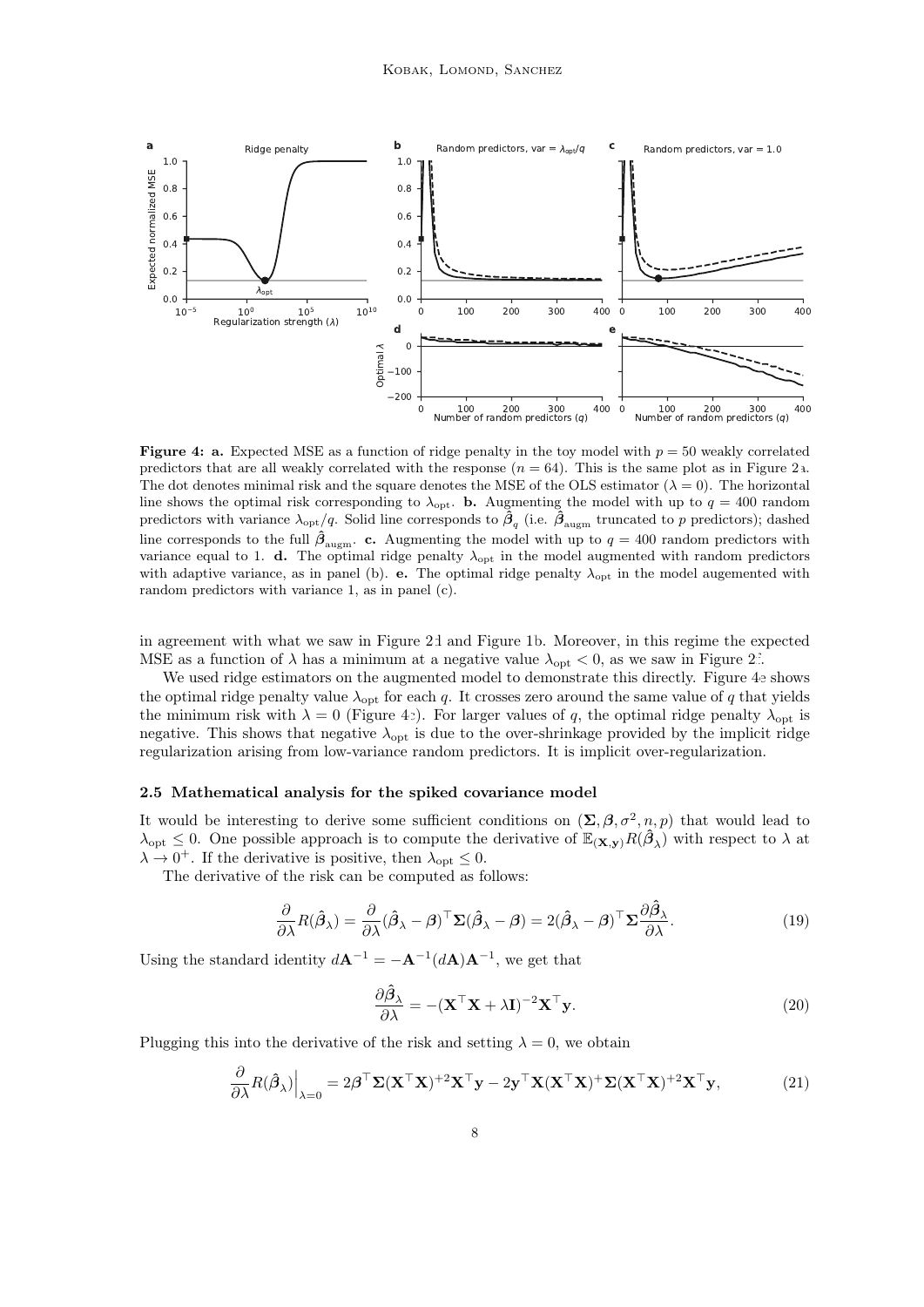<span id="page-8-1"></span>

**Figure 5: a.** The derivative of the expected risk as a function of ridge penalty  $\lambda$  at  $\lambda = 0$ , in the model with p weakly correlated predictors. Sample size  $n = 64$ . **b.** Zoom-in into panel (a). The derivative becomes positive for  $p \gtrsim 600$ , implying that  $\lambda_{\text{opt}} < 0$ .

where we denote  $({\bf X}^\top {\bf X})^{+k} = {\bf V} {\bf S}^{-2k} {\bf V}^\top$ . Remembering that  ${\bf y} = {\bf X} \boldsymbol{\beta} + \boldsymbol{\eta}$  and taking the expectation, we get

$$
\frac{\partial}{\partial \lambda} \mathbb{E}_{(\mathbf{X}, \mathbf{y})} R(\hat{\beta}_{\lambda}) \Big|_{\lambda=0} = 2\beta^{\top} \Sigma \mathbb{E}_{\mathbf{X}} (\mathbf{X}^{\top} \mathbf{X})^{+} \beta - 2\beta^{\top} \mathbb{E}_{\mathbf{X}} (\mathbf{X}^{\top} \mathbf{X})^{+0} \Sigma (\mathbf{X}^{\top} \mathbf{X})^{+} \beta - 2\sigma^{2} \mathbb{E}_{\mathbf{X}} \text{Tr} \left[ (\mathbf{X}^{\top} \mathbf{X})^{+0} \Sigma (\mathbf{X}^{\top} \mathbf{X})^{+2} \right],
$$
\n(22)

where we used that  $\mathbb{E}_{\eta}[\mathbf{a}^{\top}\eta] = 0$  and  $\mathbb{E}_{\eta}[\eta^{\top}\mathbf{A}\eta] = \sigma^2 \text{Tr}[\mathbf{A}]$  for any vector **a** and matrix **A** independent of  $\eta$ .

We now apply this to the spiked covariance model studied above. For convenience, we write  $\Sigma = I + c\beta^{\top} \beta$ . Plugging this in, and denoting

$$
P_k = \mathbb{E}_{\mathbf{X}} \left[ \boldsymbol{\beta}^\top (\mathbf{X}^\top \mathbf{X})^{+k} \boldsymbol{\beta} \right] = \mathbb{E}_{(\mathbf{V}, \mathbf{S})} \left[ \boldsymbol{\beta}^\top \mathbf{V} \mathbf{S}^{-2k} \mathbf{V}^\top \boldsymbol{\beta} \right],\tag{23}
$$

we obtain

<span id="page-8-0"></span>
$$
\frac{\partial}{\partial \lambda} \mathbb{E}_{(\mathbf{X}, \mathbf{y})} R(\hat{\boldsymbol{\beta}}_{\lambda}) \Big|_{\lambda=0} = 2c \|\boldsymbol{\beta}\|^2 P_1 - 2cP_0 P_1 - 2\sigma^2 \mathbb{E}_{\mathbf{X}} \operatorname{Tr}(\mathbf{S}^{-4}) - 2c\sigma^2 P_2.
$$
 (24)

For the spherical covariance matrix,  $c = 0$  and hence the derivative is always negative, in agreement with the fact that  $\lambda_{\text{opt}} > 0$  for all  $\beta$ , n, and p [\(Nakkiran et al., 2020b\)](#page-13-14). When  $c > 0$ , the derivative can be positive or negative, depending on which term dominates.

We are interested in understanding the  $p \gg n$  behaviour. In simulations shown above (Figures [2–](#page-4-0) [4\)](#page-7-0), we had  $\|\boldsymbol{\beta}\|^2 = \alpha \sigma^2/(1+\rho p) = \mathcal{O}(1/p)$  and  $c = \rho p / \|\boldsymbol{\beta}\|^2 = \mathcal{O}(p^2)$ . For  $p \gg n$  and  $0 < \rho \ll 1$ , all n singular values of **X** are close to  $\sqrt{p}$ . This makes contribution of the third term, which is the largest when  $n \approx p$  due to near-zero singular values in **X**, asymptotically negligible because it behaves as  $\mathcal{O}(1/p^2)$ . The  $\beta$  aligns with the leading singular vector in V and is approximately orthogonal to the others, meaning that  $P_k = ||\beta||^2 \mathcal{O}(1/p^k) = \mathcal{O}(1/p^{k+1})$ . Putting everything together, we see that the first, the second, and the fourth term, all behave as  $\mathcal{O}(1/p)$ .

The fourth term is roughly  $\alpha/\rho$  times smaller than the first two. In our simulations  $\alpha/\rho = 100$ , making the fourth term asymptotically negligible. The first two terms have identical asymptotic behaviour, however the first is always larger because  $P_0 < ||\beta||^2$ . This makes the overall sum asymptotically positive, proving that  $\lambda_{opt} < 0$  in the  $p \to \infty$  limit.

We numerically computed the derivative using Equation [24](#page-8-0) and averaging over  $N_{\text{rep}} = 100$ random training set  $X$  matrices to approximate the expectation values (Figure [5\)](#page-8-1). This confirmed that the derivative was negative and hence  $\lambda_{\text{opt}} < 0$  for  $p \gtrsim 600$ , in agreement with Figure [2f](#page-4-0).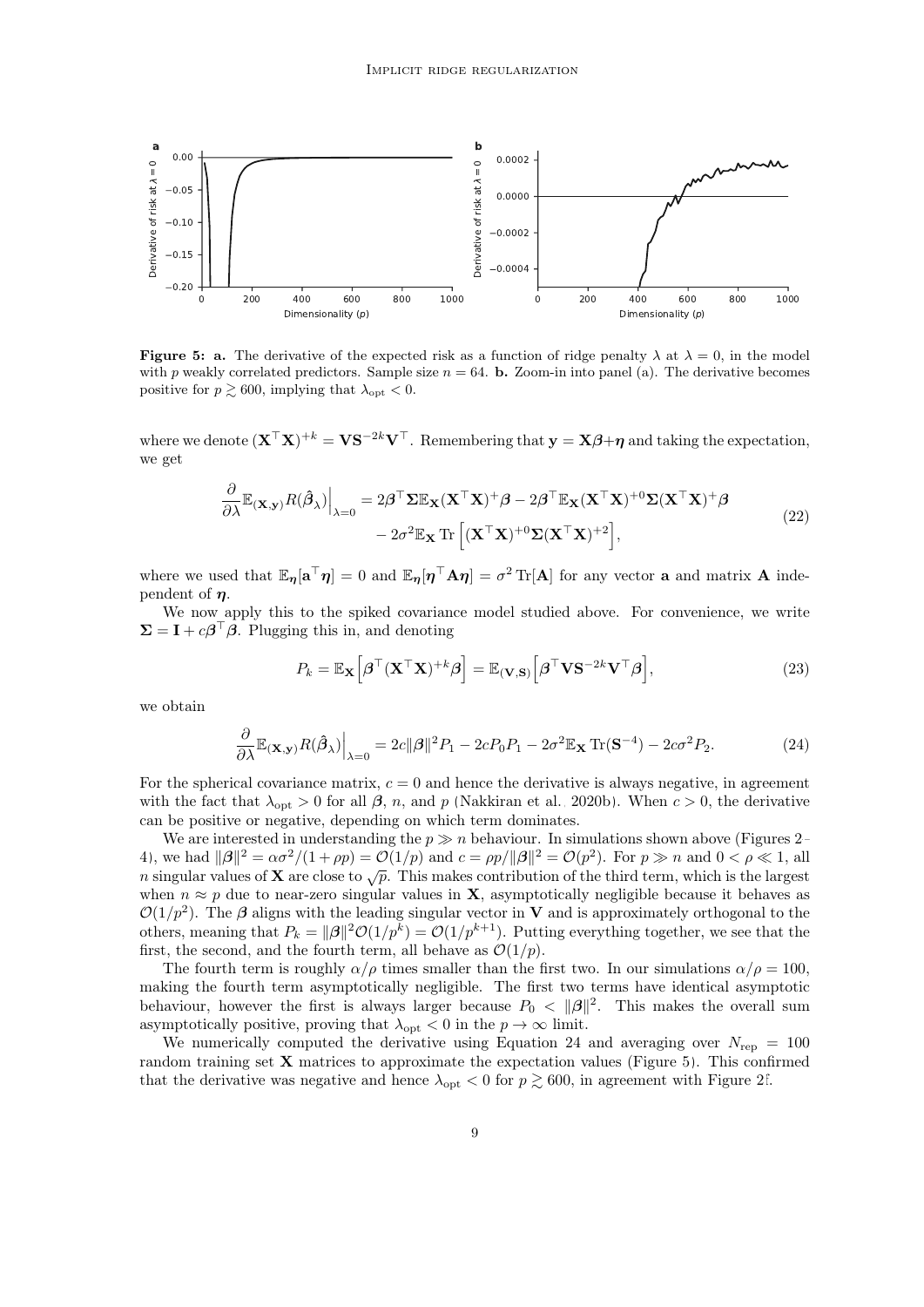<span id="page-9-0"></span>

Figure 6: a. Expected risk of ridge regression on MNIST data using random Fourier features as predictors and digit value as the response. Sample size  $n = 64$ , number of Fourier features  $p = 2000$ . When  $\lambda \in \mathbb{R}^+$ , the risk is minimized at  $\lambda = 0$ . **b.** When  $\lambda$  is allowed to take negative values, the risk is minimized at  $\lambda \approx -80$ , across all training sets with  $s_{\text{min}}^2 > 100$  (solid line; the average over 80/100 cases). Training sets with  $s_{\min}^2$  < 100 had diverging risk around  $\lambda = -s_{\min}^2$  (dashed line; the average over 20/100 cases).

#### 2.6 Implicit over-regularization using random Fourier features on MNIST

For our final example, we used the setup from [Nakkiran et al.](#page-13-4) [\(2020a,](#page-13-4)[b\)](#page-13-14), and asked whether the same phenomenon ( $\lambda_{\rm opt}$  < 0) can be observed using random Fourier features on MNIST.

We normalized all pixel intensity values to lie between  $-1$  and 1, and transformed the  $28 \times 28 =$ 784 pixel features into 2000 random Fourier features by drawing a random matrix  $\mathbf{W} \in \mathbb{R}^{784 \times 1000}$ with all elements i.i.d. from  $\mathcal{N}(0, \sigma = 0.1)$ , computing exp( $-i\mathbf{X}\mathbf{W}$ ) and taking its real and imaginary parts as separate features. This procedure approximates kernel regression with the Gaussian kernel, and standard deviation of the W elements corresponds to the standard deviation of the kernel [\(Rahimi and Recht, 2008\)](#page-13-15). We used  $n = 64$  randomly selected images as a training set, and used the MNIST test set with 10 000 images to compute the risk. We used the digit value (from 0 to 9) as the response variable y, with squared error loss function. The model included the intercept which was not penalized. To estimate the expected risk, we averaged the risks over  $N_{\text{rep}} = 100$  random draws of training sets.

We found that the expected risk was minimized at  $\lambda_{\text{opt}} \approx -80$ , when the expectation was computed across all  $80/100$  training sets that had the smallest singular value  $s_{\text{min}}^2 > 100$  (Figure [6\)](#page-9-0). For any given training set, the risk diverged at  $\lambda = s_{\text{min}}$ , and the smallest singular value that we observed across 100 draws was  $s_{\text{min}}^2 = 40$ . The average risk across 20 samples with  $s_{\text{min}}^2 < 100$  had multiple diverging peaks for  $\lambda \in [-100, 0]$  (Figure [6b](#page-9-0), dashed line).

The derivative of risk with respect to  $\lambda$  at  $\lambda = 0$  that we computed in the previous section can be formally understood as the derivative at  $\lambda \to 0^+$ . Negative derivative implies that  $\lambda = 0$  yields better expected risk than any positive value. However, if the generative process allows singular values of **X** to become arbitrarily small, then  $\lambda < 0$  can possibly yield diverging *expected* risk. That said, for any given training set, the risk will not diverge for  $\lambda \in (-s_{\min}^2, \infty)$  and the minimal *conditional* risk (conditioned on the training set) can be attained at  $\lambda_{opt} < 0$ . Indeed, in our MNIST example, the average across all 100 training sets was monotonically decreasing until  $\lambda \approx -35$  (Figure [6b](#page-9-0)).

# 3. Discussion

## Summary and related work

We have demonstrated that the minimum-norm OLS interpolating estimator tends to work well in the  $n \ll p$  situation and that a positive ridge penalty can fail to provide any further improvement. This is because the large pool of low-variance predictors (or principal components of predictors),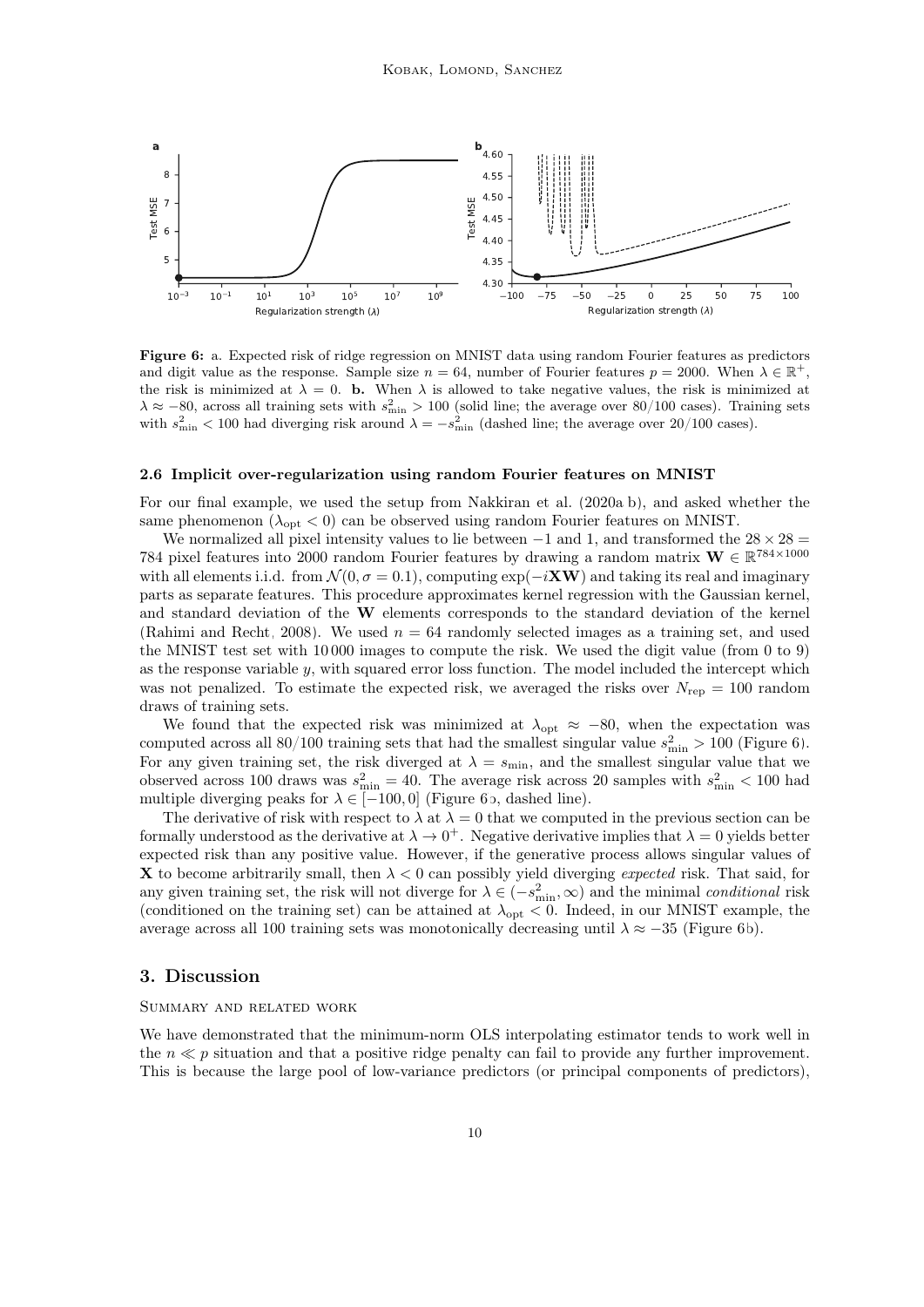together with the minimum-norm requirement, can perform sufficient shrinkage on its own. This phenomenon goes against the conventional wisdom (see Introduction) but is in line with the large body of ongoing research kindled by [Zhang et al.](#page-14-3) [\(2017\)](#page-14-3) and mostly done in parallel to our work [\(Advani and Saxe, 2017;](#page-12-1) [Spigler et al., 2019;](#page-14-4) [Belkin et al., 2018a,](#page-12-6)[b,](#page-12-7) [2019a,](#page-12-2)[b,](#page-12-8)[c;](#page-12-9) [Nakkiran, 2019;](#page-13-16) [Nakkiran et al., 2020a,](#page-13-4)[b;](#page-13-14) [Liang and Rakhlin, 2018;](#page-13-5) [Hastie et al., 2019;](#page-13-6) [Bartlett et al., 2019;](#page-12-3) [Chinot](#page-13-7) [and Lerasle, 2020;](#page-13-7) [Muthukumar et al., 2019;](#page-13-8) [Mei and Montanari, 2019;](#page-13-10) [Bibas et al., 2019;](#page-12-4) [Dereziński](#page-13-11) [et al., 2019\)](#page-13-11). See Introduction for more context.

We stress that the minimum-norm OLS estimator  $\hat{\beta}_0 = \mathbf{X}^+ \mathbf{y}$  is not an exotic concept. It is given by exactly the same formula as the standard OLS estimator when the latter is written in terms of the pseudoinverse of the design matrix:  $\hat{\beta}_{OLS} = \mathbf{X}^+ \mathbf{y}$ . When dealing with an under-determined problem, statistical software will often output the minimum-norm OLS estimator by default.

That positive ridge penalty can fail to improve the estimator risk has been observed for kernel regression [\(Liang and Rakhlin, 2018\)](#page-13-5) and for random features linear regression [\(Mei and Montanari,](#page-13-10) [2019\)](#page-13-10). Our results show that this can also happen in a simpler situation of ridge regression with Gaussian features. Our contribution is to use spiked covariance model to demonstrate and analyze this phenomenon. Moreover, we showed that the optimal ridge penalty in this situation can be negative.

In their seminal paper on ridge regression, [Hoerl and Kennard](#page-13-2) [\(1970\)](#page-13-2) proved that there always exists some  $\lambda_{\text{opt}} > 0$  that yields a lower MSE than  $\lambda = 0$ . However, their proof was based on the assumption that  $X^{\top}X$  is full rank, i.e.  $n > p$ . When the predictor covariance  $\Sigma$  is spherical,  $\lambda_{\text{opt}}$  is also always positive, for any n and p [\(Nakkiran et al., 2020a\)](#page-13-4). Similarly, [Dobriban and Wager](#page-13-9) [\(2018\)](#page-13-9) and later [Hastie et al.](#page-13-6) [\(2019\)](#page-13-6) proved that  $\lambda_{\text{opt}} > 0$  for any  $\Sigma$  in the asymptotic  $p, n \to \infty$  case while  $p/n = \gamma$ , based on the assumption that  $\beta$  is randomly oriented. Here we argue that real-world  $n \ll p$ problems can demonstrate qualitatively different behaviour with  $\lambda_{\text{opt}} \leq 0$ . This happens when  $\Sigma$  is not spherical and  $\beta$  is pointing in its high-variance direction. This interpretation is related to the findings of [Bibas et al.](#page-12-4) [\(2019\)](#page-12-4) and [Bartlett et al.](#page-12-3) [\(2019\)](#page-12-3).

#### Augmenting the samples vs. augmenting the predictors

It is well-known that ridge estimator can be obtained as an OLS estimator on the augmented data:

$$
\mathcal{L}_{\lambda} = \|\mathbf{y} - \mathbf{X}\boldsymbol{\beta}\|^2 + \lambda \|\boldsymbol{\beta}\|^2 = \left\| \begin{bmatrix} \mathbf{y} \\ \mathbf{0}_{p \times 1} \end{bmatrix} - \begin{bmatrix} \mathbf{X} \\ \sqrt{\lambda} \mathbf{I}_{p \times p} \end{bmatrix} \boldsymbol{\beta} \right\|^2.
$$
 (25)

While for this standard trick, both  $X$  and  $y$  are augmented with p additional rows, in this manuscript we considered augmenting  $X$  alone with q additional *columns*.

At the same time, from the above formula and from the proof of Theorem 1, we can see that if **y** is augmented with q additional zeros and  $X$  is augmented with q additional rows with all elements having zero mean and variance  $\lambda/q$ , then the resulting estimator will converge to  $\hat{\beta}_{\lambda}$  when  $q \to \infty$ . This means that augmenting  $\bf{X}$  with q random samples and using OLS is very similar to augmenting it with q random predictors and using minimum-norm OLS.

More generally, it is known that corrupting  $X$  with noise in various ways (e.g. additive noise [\(Bishop, 1995\)](#page-12-10) or multiplicative noise [\(Srivastava et al., 2014\)](#page-14-6)) can be equivalent to adding the ridge penalty. Augmenting  $X$  with random predictors can also be seen as a way to corrupt  $X$  with noise.

MINIMUM-NORM ESTIMATORS IN OTHER STATISTICAL METHODS

Several statistical learning methods use optimization problems similar to the minimum-norm OLS:

$$
\min \|\boldsymbol{\beta}\|_2 \text{ subject to } \mathbf{y} = \mathbf{X}\boldsymbol{\beta}.\tag{26}
$$

One is the linear support vector machine classifier for linearly separable data, known to be *maximum* margin classifier (here  $y_i \in \{-1, 1\}$ ) [\(Vapnik, 1996\)](#page-14-7):

$$
\min \|\boldsymbol{\beta}\|_2 \text{ subject to } y_i(\boldsymbol{\beta}^\top \mathbf{x}_i + \beta_0) \ge 1 \text{ for all } i. \tag{27}
$$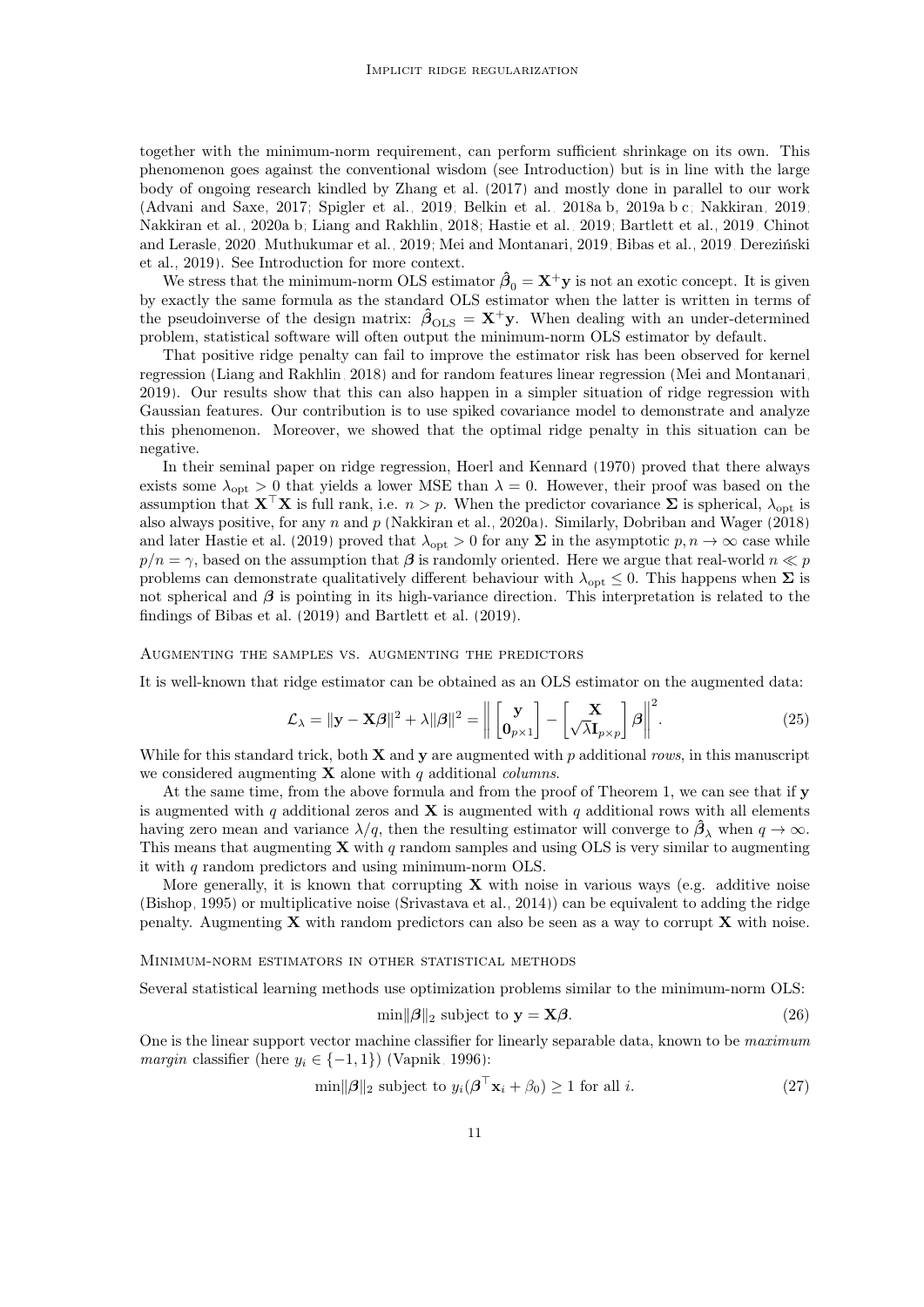Another is basis pursuit [\(Chen et al., 2001\)](#page-12-11):

$$
\min \|\boldsymbol{\beta}\|_1 \text{ subject to } \mathbf{y} = \mathbf{X}\boldsymbol{\beta}.\tag{28}
$$

Both of them are more well-known and more widely applied in soft versions where the constraint is relaxed to hold only approximately. In case of support vector classifiers, this corresponds to the soft-margin version applicable to non-separable datasets. In case of basis pursuit, this corresponds to basis pursuit denoising [\(Chen et al., 2001\)](#page-12-11), which is equivalent to lasso [\(Tibshirani, 1996\)](#page-14-0). The Dantzig selector [\(Candes and Tao, 2007\)](#page-12-0) also minimizes  $\|\beta\|_1$  subject to  $y \approx X\beta$ , but uses  $\ell_{\infty}$ norm approximation instead of the  $\ell_2$ -norm. In contrast, our manuscript considers the case where constraint  $y = X\beta$  is satisfied exactly.

In the classification literature, it has been a common understanding for a long time that maximum margin linear classifier is a good choice for linearly separable problems (i.e. when  $n < p$ ). When using hinge loss, maximum margin is equivalent to minimum norm, so from this point of view good performance of the minimum-norm OLS estimator is not unreasonable. However, when using quadratic loss as we do in this manuscript, minimum norm (for a binary  $y$ ) is not equivalent to maximum margin; and for a continuous y the concept of margin does not apply at all. Still, the intuition remains the same: minimum norm requirement performs regularization.

#### Minimum-norm estimator with kernel trick

Minimum-norm OLS estimator can be easily kernelized. Indeed, if  $\mathbf{x}_{test}$  is some test point, then

$$
\hat{y}_{\text{test}} = \mathbf{x}_{\text{test}}^{\top} \hat{\boldsymbol{\beta}}_0 = \mathbf{x}_{\text{test}}^{\top} \mathbf{X}^{\top} (\mathbf{X} \mathbf{X}^{\top})^{-1} \mathbf{y} = \mathbf{k}^{\top} \mathbf{K}^{-1} \mathbf{y},\tag{29}
$$

where  $\mathbf{K} = \mathbf{X} \mathbf{X}^{\top}$  is a  $n \times n$  matrix of scalar products between all training points and  $\mathbf{k} = \mathbf{X} \mathbf{x}_{test}$  is a vector of scalar products between all training points and the test point. The kernel trick consists of replacing all scalar products with arbitrary kernel functions. As an example, Gaussian kernel corresponds to the effective dimensionality  $p = \infty$  and so trivially  $n \ll p$  for any n. How exactly our results extend to such  $p = \infty$  situations is an interesting question beyond the scope of this paper. It has been shown that Gaussian kernel can achieve impressive accuracy on MNIST and CIFAR10 data without any explicit regularization [\(Zhang et al., 2017;](#page-14-3) [Belkin et al., 2018b;](#page-12-7) [Liang and Rakhlin,](#page-13-5) [2018\)](#page-13-5) and that positive ridge regularization decreases the performance [\(Liang and Rakhlin, 2018\)](#page-13-5).

#### Minimum-norm estimator via gradient descent

In the  $n < p$  situation, if gradient descent is initialized at  $\beta = 0$  then it will converge to the minimum-norm OLS solution [\(Zhang et al., 2017;](#page-14-3) [Wilson et al., 2017\)](#page-14-8) (see also [Soudry et al.](#page-14-9) [\(2017\)](#page-14-9) and [Poggio et al.](#page-13-17) [\(2017\)](#page-13-17) for the case of logistic loss). Indeed, each update step is proportional to  $\nabla_{\beta} \mathcal{L} = \mathbf{X}^{\top}(\mathbf{y} - \mathbf{X}\beta)$  and so lies in the row space of **X**, meaning that the final solution also has to lie in the row space of **X** and hence must be equal to  $\hat{\beta}_0 = \mathbf{X}^+ \mathbf{y} = \mathbf{X}^\top (\mathbf{X} \mathbf{X}^\top)^{-1} \mathbf{y}$ . If initial value of  $\beta$  is not exactly 0 but sufficiently close, then the gradient descent limit might be close enough to  $\hat{\beta}_0$  to work well.

[Zhang et al.](#page-14-3) [\(2017\)](#page-14-3) hypothesized that this property of gradient descent can shed some light on the remarkable generalization capabilities of deep neural networks. They are routinely trained with the number of model parameters  $p$  greatly exceeding  $n$ , meaning that such a network can be capable of perfectly fitting any training data; nevertheless, test-set performance can be very high. Moreover, increasing network size  $p$  can improve test-set performance even after  $p$  is large enough to ensure zero training error [\(Neyshabur, 2017;](#page-13-18) [Nakkiran et al., 2020a\)](#page-13-4), which is qualitatively similar to what we observed here. It has also been shown that in the  $p \gg n$  regime, the ridge (or early stopping) regularization does not noticeably improve the generalization performance [\(Nakkiran et al., 2020b\)](#page-13-14).

Our work focused on why the minimum-norm OLS estimator performs well. We confirmed its generalization ability and clarified the situations in which it can arise. Our results do not explain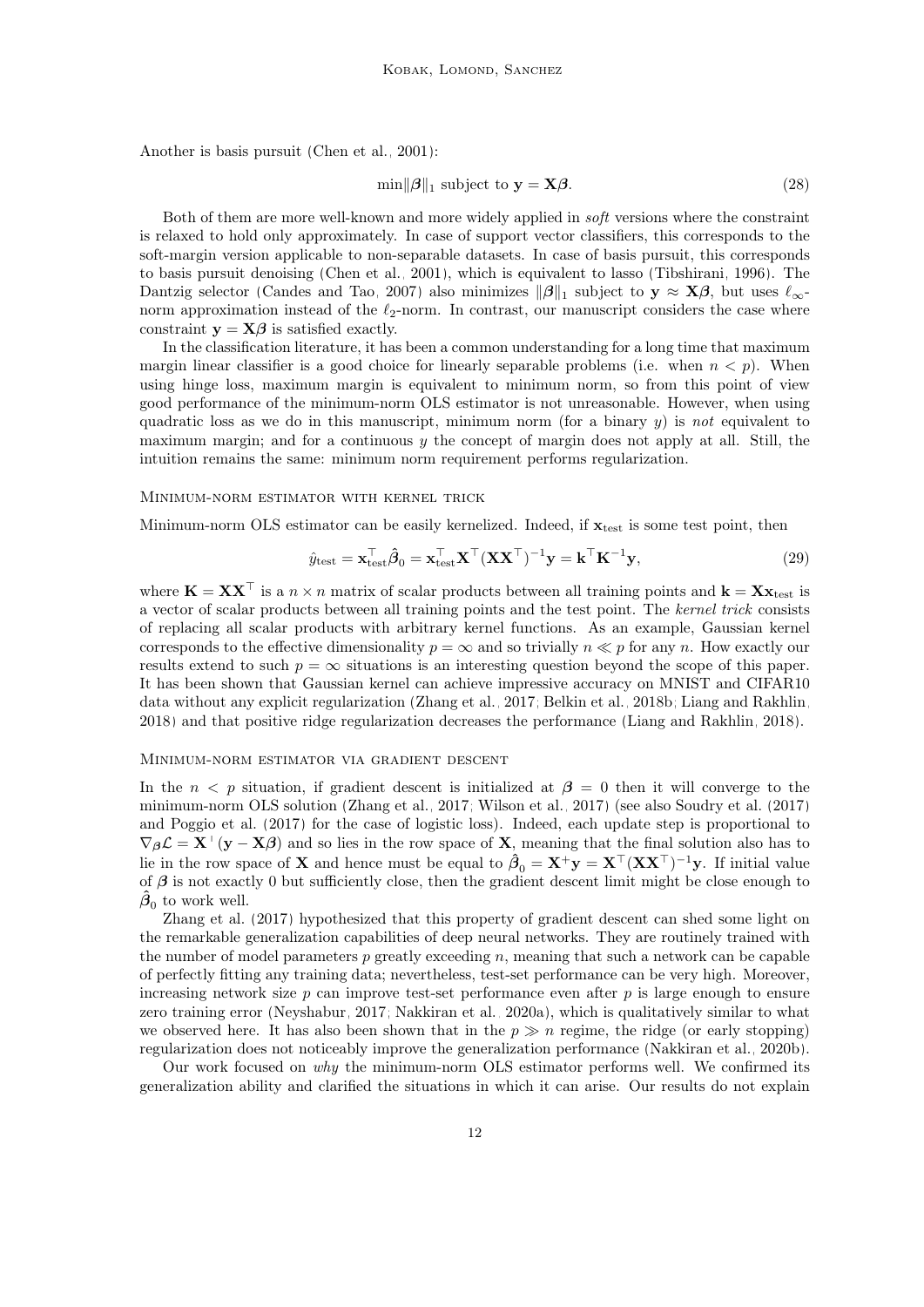the case of highly nonlinear under-determined models such as deep neural networks, but perhaps can provide an inspiration for future work in that direction.

## Acknowledgements

This paper arose from the online discussion at [https://stats.stackexchange.com/questions/](https://stats.stackexchange.com/questions/328630) [328630](https://stats.stackexchange.com/questions/328630) in February 2018; JL and BS answered the question by DK. We thank all other participants of that discussion, in particular @DikranMarsupial and @guy for pointing out several important analogies. We thank Ryan Tibshirani for a very helpful discussion and Philipp Berens for comments and support. We thank anonymous reviewers for suggestions. DK was financially supported by the German Excellence Strategy (EXC 2064; 390727645), the Federal Ministry of Education and Research (FKZ 01GQ1601) and the National Institute of Mental Health of the National Institutes of Health under Award Number U19MH114830. The content is solely the responsibility of the authors and does not necessarily represent the official views of the National Institutes of Health.

# References

- <span id="page-12-1"></span>M. S. Advani and A. M. Saxe. High-dimensional dynamics of generalization error in neural networks. arXiv preprint arXiv:1710.03667, 2017.
- <span id="page-12-3"></span>P. L. Bartlett, P. M. Long, G. Lugosi, and A. Tsigler. Benign overfitting in linear regression. arXiv preprint arXiv:1906.11300, 2019.
- <span id="page-12-6"></span>M. Belkin, D. J. Hsu, and P. Mitra. Overfitting or perfect fitting? risk bounds for classification and regression rules that interpolate. In Advances in Neural Information Processing Systems, pages 2300–2311, 2018a.
- <span id="page-12-7"></span>M. Belkin, S. Ma, and S. Mandal. To understand deep learning we need to understand kernel learning. In International Conference on Machine Learning, 2018b.
- <span id="page-12-2"></span>M. Belkin, D. Hsu, S. Ma, and S. Mandal. Reconciling modern machine-learning practice and the classical bias–variance trade-off. Proceedings of the National Academy of Sciences, 116(32): 15849–15854, 2019a.
- <span id="page-12-8"></span>M. Belkin, D. Hsu, and J. Xu. Two models of double descent for weak features. arXiv preprint arXiv:1903.07571, 2019b.
- <span id="page-12-9"></span>M. Belkin, A. Rakhlin, and A. B. Tsybakov. Does data interpolation contradict statistical optimality? In International Conference on Artificial Intelligence and Statistics, 2019c.
- <span id="page-12-4"></span>K. Bibas, Y. Fogel, and M. Feder. A new look at an old problem: A universal learning approach to linear regression. arXiv preprint arXiv:1905.04708, 2019.
- <span id="page-12-10"></span>C. M. Bishop. Training with noise is equivalent to Tikhonov regularization. Neural Computation, 7  $(1):108-116, 1995.$
- <span id="page-12-5"></span>P. R. Bushel, R. D. Wolfinger, and G. Gibson. Simultaneous clustering of gene expression data with clinical chemistry and pathological evaluations reveals phenotypic prototypes. *BMC Systems* Biology, 1(1):15, 2007.
- <span id="page-12-0"></span>E. Candes and T. Tao. The Dantzig selector: Statistical estimation when  $p$  is much larger than  $n$ . The Annals of Statistics, 35(6):2313–2351, 2007.
- <span id="page-12-11"></span>S. S. Chen, D. L. Donoho, and M. A. Saunders. Atomic decomposition by basis pursuit. SIAM Review, 43(1):129–159, 2001.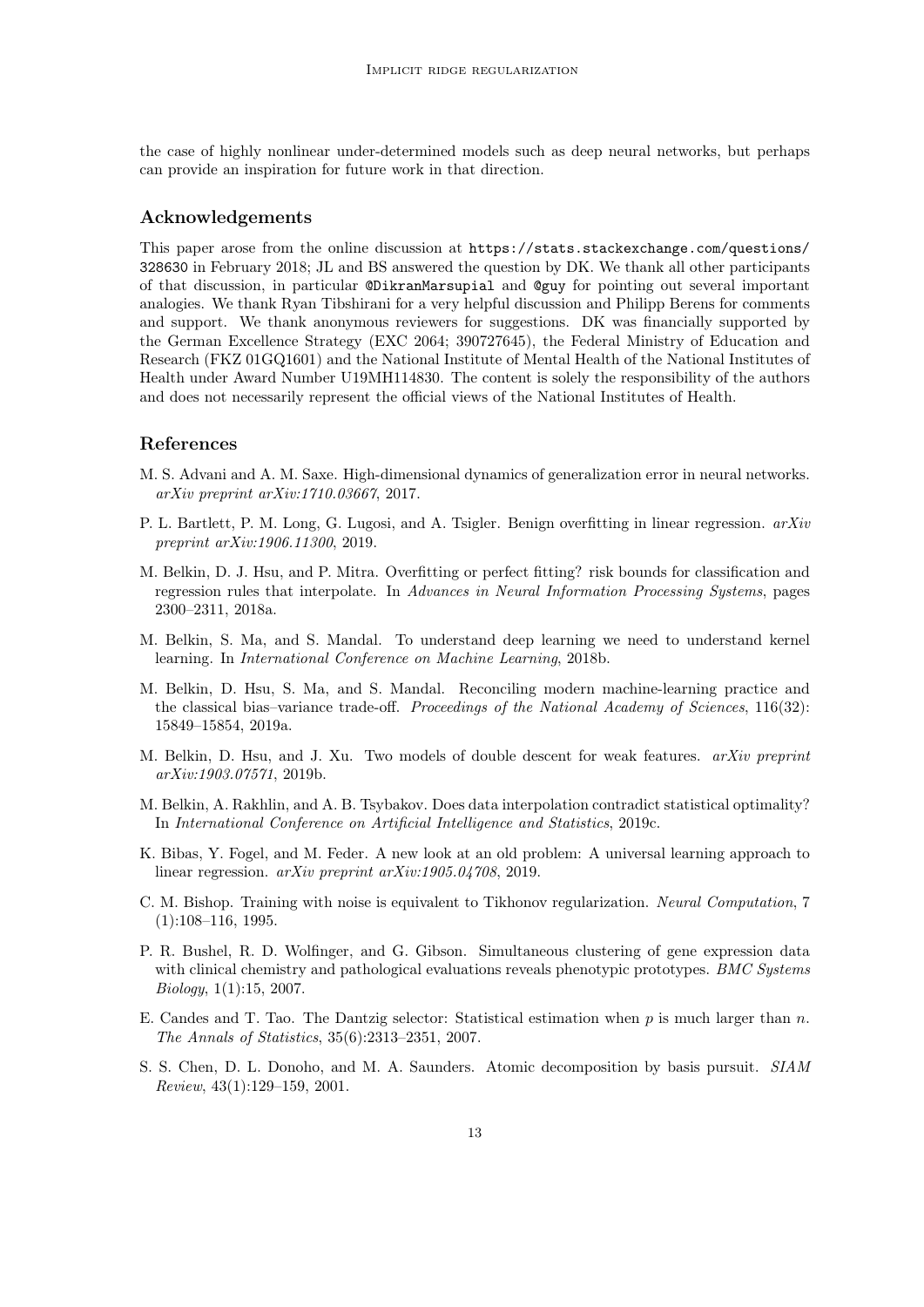- <span id="page-13-7"></span>G. Chinot and M. Lerasle. Benign overfitting in the large deviation regime.  $arXiv$  preprint arXiv:2003.05838, 2020.
- <span id="page-13-11"></span>M. Dereziński, F. Liang, and M. W. Mahoney. Exact expressions for double descent and implicit regularization via surrogate random design. arXiv preprint arXiv:1912.04533, 2019.
- <span id="page-13-9"></span>E. Dobriban and S. Wager. High-dimensional asymptotics of prediction: Ridge regression and classification. The Annals of Statistics, 46(1):247–279, 2018.
- <span id="page-13-12"></span>J. Friedman, T. Hastie, and R. Tibshirani. Regularization paths for generalized linear models via coordinate descent. Journal of Statistical Software, 33(1):1, 2010.
- <span id="page-13-0"></span>T. Hastie, R. Tibshirani, and J. Friedman. The Elements of Statistical Learning. Springer, 2009.
- <span id="page-13-1"></span>T. Hastie, R. Tibshirani, and M. Wainwright. Statistical Learning with Sparsity: the Lasso and Generalizations. CRC press, 2015.
- <span id="page-13-6"></span>T. Hastie, A. Montanari, S. Rosset, and R. J. Tibshirani. Surprises in high-dimensional ridgeless least squares interpolation. arXiv preprint arXiv:1903.08560, 2019.
- <span id="page-13-2"></span>A. E. Hoerl and R. W. Kennard. Ridge regression: Biased estimation for nonorthogonal problems. Technometrics, 12(1):55–67, 1970.
- <span id="page-13-3"></span>G. James, D. Witten, T. Hastie, and R. Tibshirani. An Introduction to Statistical Learning, volume 112. Springer, 2013.
- <span id="page-13-13"></span>D. Kobak, Y. Bernaerts, M. A. Weis, F. Scala, A. Tolias, and P. Berens. Sparse reduced-rank regression for exploratory visualization of multimodal data sets. bioRxiv, page 302208, 2018.
- <span id="page-13-5"></span>T. Liang and A. Rakhlin. Just interpolate: Kernel "ridgeless" regression can generalize. arXiv preprint arXiv:1808.00387, 2018.
- <span id="page-13-10"></span>S. Mei and A. Montanari. The generalization error of random features regression: Precise asymptotics and double descent curve. arXiv preprint arXiv:1908.05355, 2019.
- <span id="page-13-8"></span>V. Muthukumar, K. Vodrahalli, and A. Sahai. Harmless interpolation of noisy data in regression. arXiv preprint arXiv:1903.09139, 2019.
- <span id="page-13-16"></span>P. Nakkiran. More data can hurt for linear regression: Sample-wise double descent. arXiv preprint arXiv:1912.07242, 2019.
- <span id="page-13-4"></span>P. Nakkiran, G. Kaplun, Y. Bansal, T. Yang, B. Barak, and I. Sutskever. Deep double descent: Where bigger models and more data hurt. In *International Conference on Learning Representa*tions, 2020a.
- <span id="page-13-14"></span>P. Nakkiran, P. Venkat, S. Kakade, and T. Ma. Optimal regularization can mitigate double descent. arXiv preprint arXiv:2003.01897, 2020b.
- <span id="page-13-18"></span>B. Neyshabur. Implicit Regularization in Deep Learning. PhD thesis, Toyota Technological Institute at Chicago, 2017.
- <span id="page-13-17"></span>T. Poggio, K. Kawaguchi, Q. Liao, B. Miranda, L. Rosasco, X. Boix, J. Hidary, and H. Mhaskar. Theory of deep learning III: explaining the non-overfitting puzzle. arXiv preprint arXiv:1801.00173, 2017.
- <span id="page-13-15"></span>A. Rahimi and B. Recht. Random features for large-scale kernel machines. In Advances in Neural Information Processing Systems, pages 1177–1184, 2008.